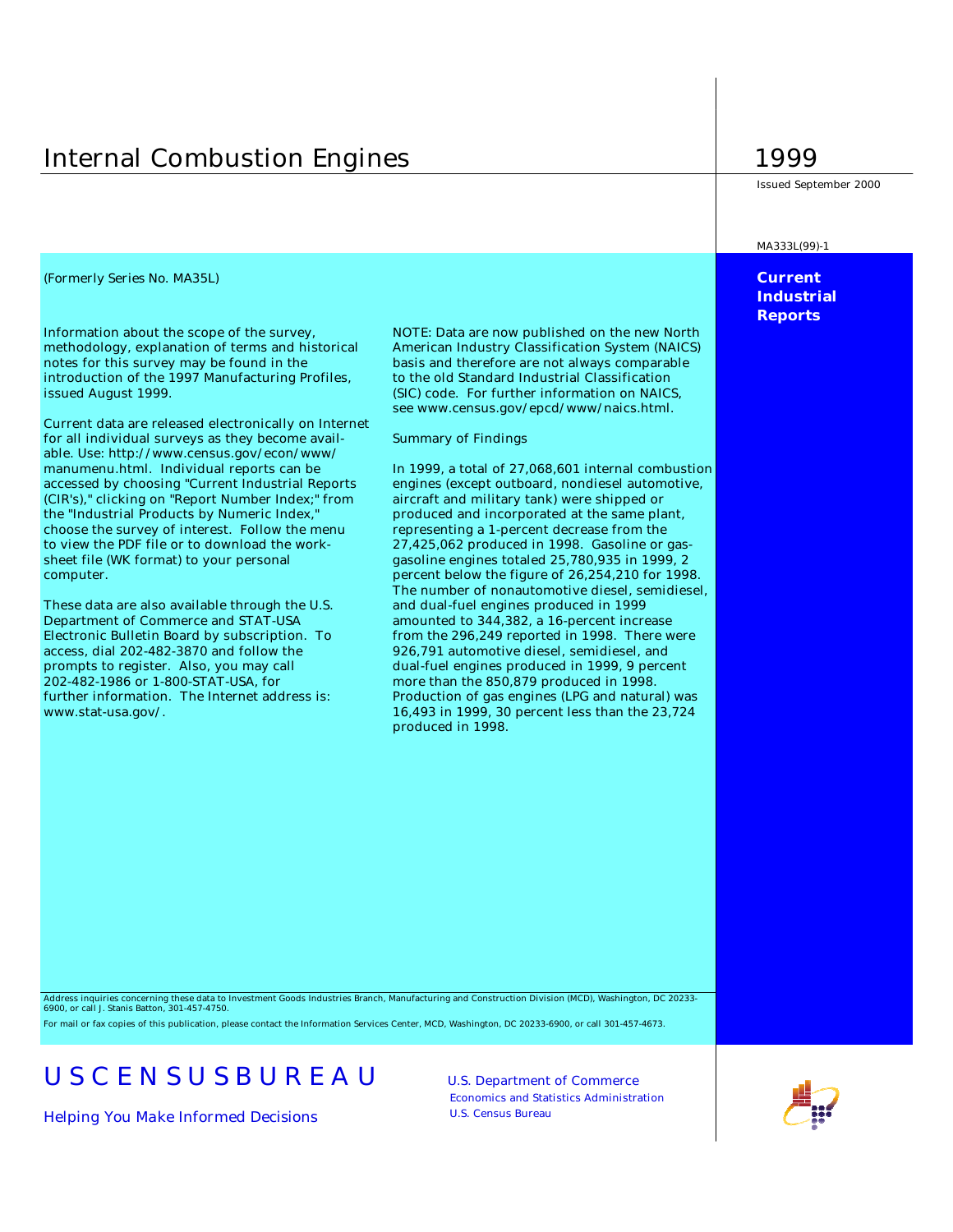#### Table 1. Internal Combustion Engines by Type of Engine: 1999 and 1998 [Engines and quantity in units. Value in thousands of dollars]

| <b>Product description</b>    | <b>Engines</b><br>produced  |            | Total shipments and<br>interplant transfers |          | Shipments to<br>other companies |          | Interplant<br>transfers  |
|-------------------------------|-----------------------------|------------|---------------------------------------------|----------|---------------------------------|----------|--------------------------|
| <b>Engines</b><br>produced 1/ | and<br>incorpo-<br>rated 2/ | Quantity   | Value<br>f.o.b.<br>plant                    | Quantity | Value<br>f.o.b.<br>plant        | Quantity | Value<br>f.o.b.<br>plant |
| 1999                          |                             |            |                                             |          |                                 |          |                          |
| 27,068,601                    | (D)                         | (D)        | 15,221,571                                  | (D)      | 11,621,997                      | 952,305  | 3,600,078                |
|                               | (D)                         | (D)        | 3,148,447                                   | (D)      | (D)                             | 650,809  | (D)                      |
| 344,382                       | (D)                         | (D)        | 4,413,707                                   | (D)      | 3,068,730                       | 58,020   | 1,344,977                |
| 926,791                       |                             | 926,791    | 7,174,825                                   | (D)      | 5,714,392                       | (D)      | 1,460,433                |
| Natural gas and liquefied     |                             |            |                                             |          |                                 |          |                          |
| 16,493                        | (D)                         | (D)        | 484,592                                     | (D)      | (D)                             | (D)      | (D)                      |
| 1998                          |                             |            |                                             |          |                                 |          |                          |
| 27,425,062                    | 10,854,446                  | 16,570,616 | 13,219,028                                  | (D)      | 9,765,698                       | (D)      | 3,453,330                |
|                               | (D)                         | (D)        | 2,770,281                                   | (D)      | (D)                             | 589,298  | (D)                      |
| 296,249                       | (D)                         | (D)        | 3,209,928                                   | (D)      | 1,733,411                       | 77,555   | 1,476,517                |
| 850,879                       |                             | 850,879    | 6,780,373                                   | (D)      | 5,492,657                       | (D)      | 1,287,716                |
| Natural gas and liquefied     |                             |            |                                             |          |                                 |          |                          |
| 23,724                        | (D)                         | (D)        | 458,446                                     | (D)      | (D)                             | (D)      | (D)                      |
|                               |                             |            |                                             |          |                                 |          |                          |

- Represents zero. D Withheld to avoid disclosing data for individual companies.

 1/Represents total number of engines shipped and total engines produced and incorporated into products at the same establishment. 2/Represents engines produced and incorporated (in same plant) into products such as construction machinery, farm

machinery, tractors, engine-generator sets, and other products.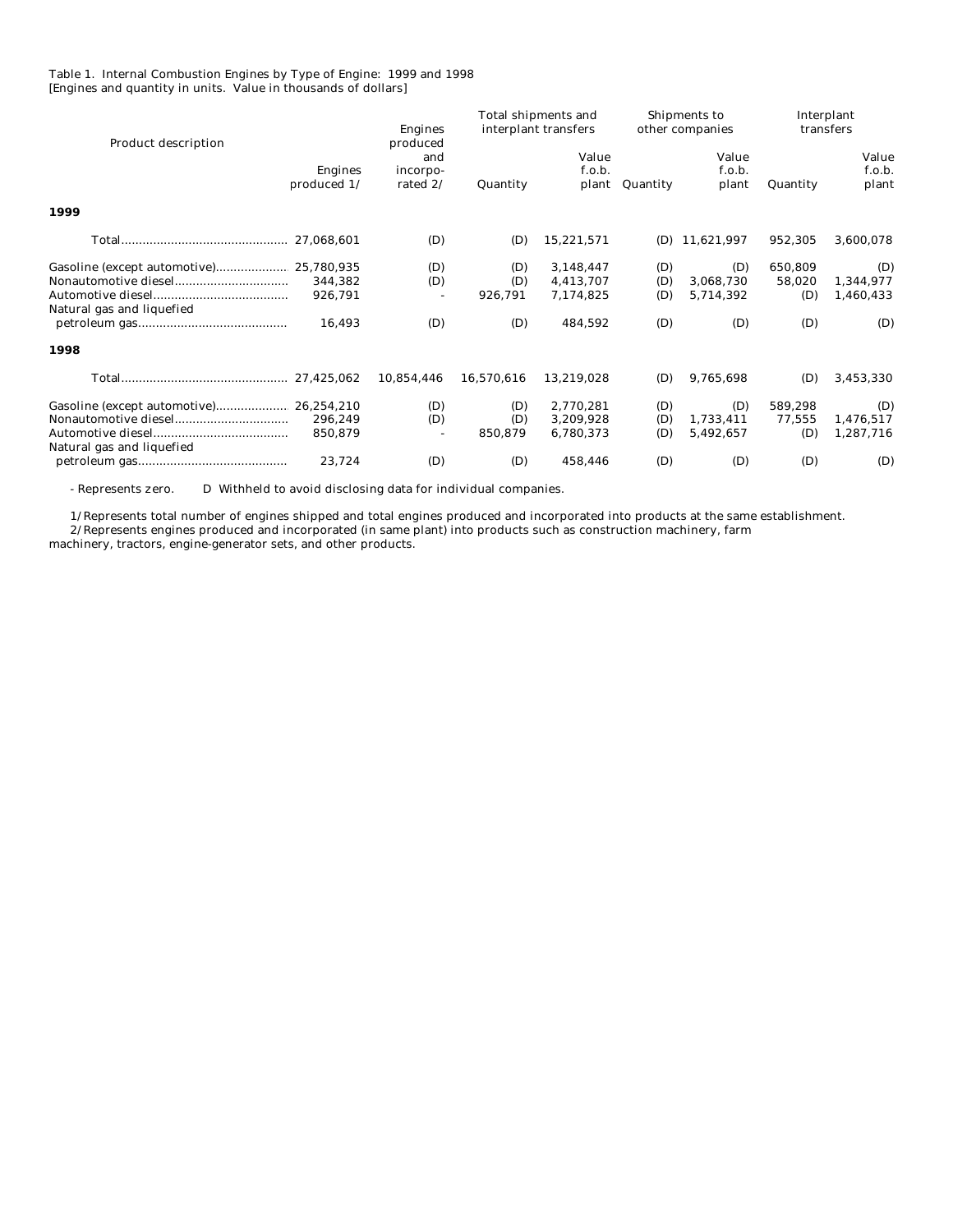Table 2. Gasoline Engines by Horsepower Rating: 1999 and 1998 [Engines and quantity in units. Value in thousands of dollars]

| Product    |                            |                   |                                 | <b>Engines</b><br>produced  |          | Total shipments and<br>interplant transfers | Shipments to<br>other companies |                          | Interplant<br>transfers |                          |
|------------|----------------------------|-------------------|---------------------------------|-----------------------------|----------|---------------------------------------------|---------------------------------|--------------------------|-------------------------|--------------------------|
| code       | <b>Product description</b> | No.<br>of<br>cos. | <b>Engines</b><br>produced $1/$ | and<br>incorpo-<br>rated 2/ | Quantity | Value<br>f.o.b.<br>plant                    | Quantity                        | Value<br>f.o.b.<br>plant | Quantity                | Value<br>f.o.b.<br>plant |
|            | 1999                       |                   |                                 |                             |          |                                             |                                 |                          |                         |                          |
| 33361810   | Gasoline engines           | 23                | 25,780,935                      | (D)                         | (D)      | 3,148,447                                   | (D)                             | (D)                      | 650,809                 | (D)                      |
| 3336181011 | Under 11 hp                | 15                | 22,772,172                      | (D)                         | (D)      | (D)                                         | (D)                             | (D)                      | 379,402                 | 55,380                   |
| 3336181013 | 11 to under 21 hp          | 7                 | 2,079,996                       | (D)                         | (D)      | 720,614                                     | (D)                             | 711,820                  | 22,043                  | 8,794                    |
| 3336181015 | 21 to under 61 hp          | 10                | 538,632                         | (D)                         | (D)      | 337,262                                     | 488,666                         | (D)                      | (D)                     | (D)                      |
| 3336181017 | 61 hp and over             | 7                 | 390,135                         | (D)                         | (D)      | (D)                                         | (D)                             | (D)                      | (D)                     | (D)                      |
|            | 1998                       |                   |                                 |                             |          |                                             |                                 |                          |                         |                          |
| 33361810   | Gasoline engines           | 25                | 26,254,210                      | (D)                         | (D)      | 2,770,281                                   | (D)                             | (D)                      | 589,298                 | (D)                      |
| 3336181011 | Under 11 hp                | 16                | 23,514,771                      | (D)                         | (D)      | (D)                                         | (D)                             | (D)                      | 348,272                 | 48,909                   |
| 3336181013 | 11 to under 21 hp          | 7                 | 1,903,343                       | (D)                         | (D)      | 637,274                                     | 1,860,544                       | (D)                      | (D)                     | (D)                      |
| 3336181015 | 21 to under 61 hp          | 10                | 480,156                         | (D)                         | (D)      | 316,100                                     | 432,975                         | (D)                      | (D)                     | (D)                      |
| 3336181017 | 61 hp and over             | 9                 | 355,940                         | (D)                         | (D)      | (D)                                         | (D)                             | (D)                      | (D)                     | (D)                      |

D Withheld to avoid disclosing data for individual companies.

 1/Represents total number of engines shipped and total engines produced and incorporated into products at the same establishment. 2/Represents engines produced and incorporated (in same plant) into products such as construction machinery, farm machinery, tractors, engine-generator sets, and other products.

 Note: Horsepower is defined as maximum published horsepower rating at maximum recommended revolutions per minute (rpm).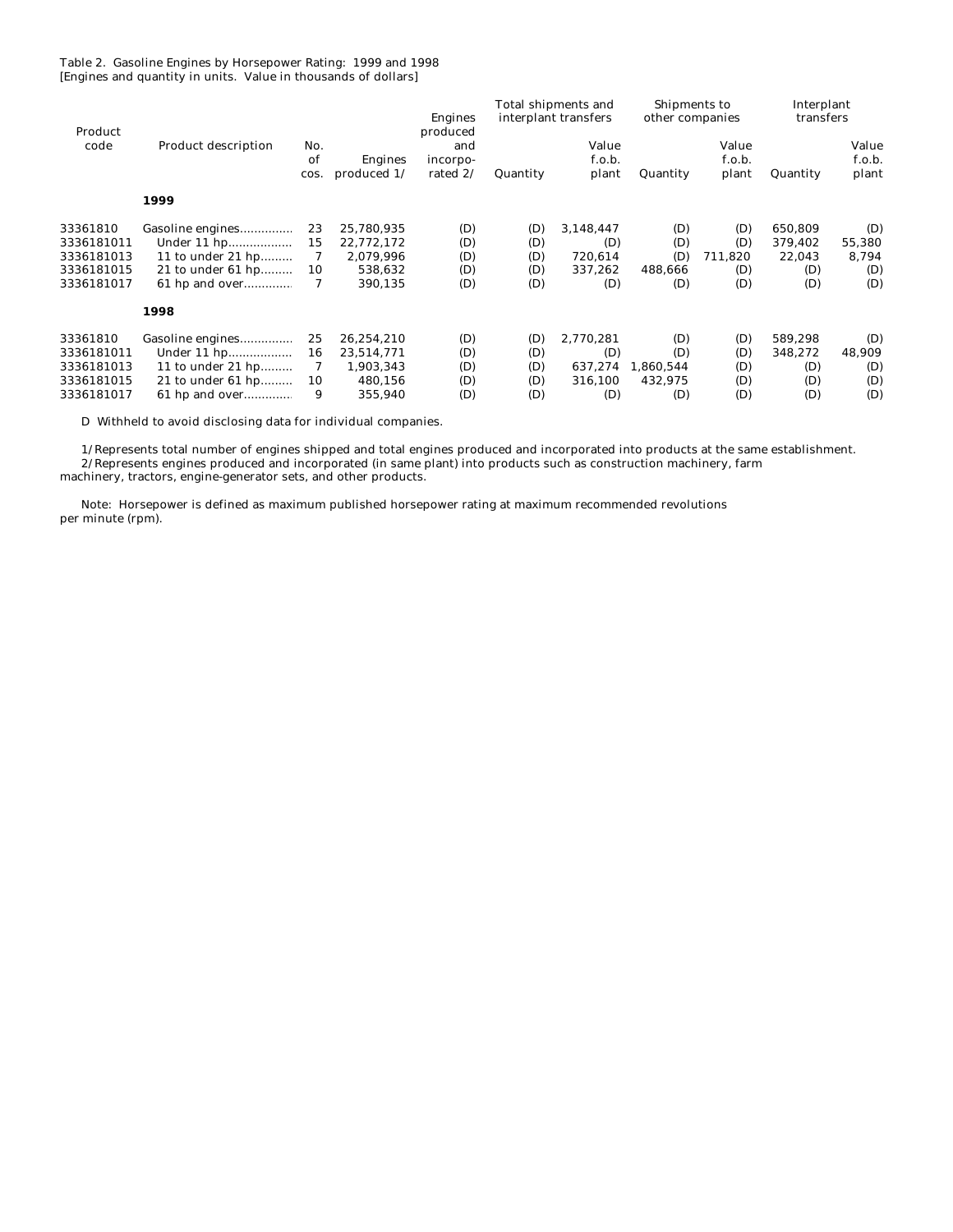#### Table 3. Nonautomotive Diesel Engines by Horsepower Rating: 1999 and 1998 [Engines and quantity in units. Value in thousands of dollars]

| Product<br>code | Product description          |                         |                               | <b>Engines</b><br>produced  | <b>Total shipments and</b><br>interplant transfers |                          | Shipments to<br>other companies |                          | Interplant<br>transfers |                          |
|-----------------|------------------------------|-------------------------|-------------------------------|-----------------------------|----------------------------------------------------|--------------------------|---------------------------------|--------------------------|-------------------------|--------------------------|
|                 |                              | No.<br>of<br>cos.       | <b>Engines</b><br>produced 1/ | and<br>incorpo-<br>rated 2/ | Quantity                                           | Value<br>f.o.b.<br>plant | Quantity                        | Value<br>f.o.b.<br>plant | Quantity                | Value<br>f.o.b.<br>plant |
|                 | 1999                         |                         |                               |                             |                                                    |                          |                                 |                          |                         |                          |
| 33361830        | Nonautomotive diesel engines | 16                      | 344,382                       | (D)                         | (D)                                                | 4,413,707                | (D)                             | 3,068,730                | 58,020                  | 1,344,977                |
| 3336183011      |                              | 8                       | (D)                           | (D)                         | (D)                                                | 40,198                   | (D)                             | (D)                      | (D)                     | (D)                      |
| 3336183013      | 101 to under 151 hp          | 6                       | (D)                           | (D)                         | (D)                                                | (D)                      | (D)                             | (D)                      | (D)                     | (D)                      |
| 3336183015      | 151 to under 176 hp          | $\bf{6}$                | (D)                           | (D)                         | (D)                                                | (D)                      | (D)                             | 68,471                   | (D)                     | (D)                      |
| 3336183017      | 176 to under 251 hp          | 7                       | 35,080                        | (D)                         | (D)                                                | 262,275                  | 25,159                          | (D)                      | (D)                     | (D)                      |
| 3336183019      | 251 to under 301 hp          | 6                       | 39,588                        | (D)                         | (D)                                                | 431,643                  | 30,321                          | (D)                      | (D)                     | (D)                      |
| 333618301B      | 301 to under 401 hp          | 6                       | 44,679                        | (D)                         | (D)                                                | 537,704                  | (D)                             | (D)                      | 10,446                  | (D)                      |
| 333618301D      | 401 to under 451 hp          | 4                       | (D)                           | $\sim$                      | (D)                                                | (D)                      | (D)                             | (D)                      | (D)                     | (D)                      |
| 333618301F      | 451 to under 601 hp          | $\overline{\mathbf{4}}$ | 24,209                        | (D)                         | (D)                                                | 477,068                  | (D)                             | (D)                      | (D)                     | (D)                      |
| 333618301H      | 601 to under 701 hp          | 3                       | 3,137                         | (D)                         | (D)                                                | (D)                      | 2,065                           | 57,000                   | (D)                     | (D)                      |
| 333618301J      | 701 to under 801 hp          | $\boldsymbol{4}$        | (D)                           | $\sim$                      | (D)                                                | (D)                      | (D)                             | (D)                      | (D)                     | (D)                      |
| 333618301L      | 801 to under 1,501 hp        | 6                       | 4,621                         | (D)                         | (D)                                                | (D)                      | (D)                             | (D)                      | (D)                     | (D)                      |
| 333618301M      | 1,501 hp and over            | 6                       | 2,864                         | (D)                         | (D)                                                | (D)                      | 1,472                           | (D)                      | (D)                     | (D)                      |
|                 | 1998                         |                         |                               |                             |                                                    |                          |                                 |                          |                         |                          |
| 33361830        | Nonautomotive diesel engines | 17                      | 296,249                       | (D)                         | (D)                                                | 3,209,928                | (D)                             | 1,733,411                | 77,555                  | 1,476,517                |
| 3336183011      |                              | 9                       | (D)                           | (D)                         | (D)                                                | 68,063                   | (D)                             | (D)                      | (D)                     | (D)                      |
| 3336183013      | 101 to under 151 hp          | 6                       | (D)                           | (D)                         | (D)                                                | (D)                      | (D)                             | (D)                      | (D)                     | (D)                      |
| 3336183015      | 151 to under 176 hp          | 6                       | 29,400                        | (D)                         | (D)                                                | (D)                      | (D)                             | 94,625                   | (D)                     | (D)                      |
| 3336183017      | 176 to under 251 hp          | 8                       | 46,355                        | (D)                         | (D)                                                | 270,411                  | 25,333                          | (D)                      | (D)                     | (D)                      |
| 3336183019      | 251 to under 301 hp          | 6                       | 49,577                        | (D)                         | (D)                                                | (D)                      | (D)                             | 225.112                  | (D)                     | (D)                      |
| 333618301B      | 301 to under 401 hp          | 6                       | 25,721                        | (D)                         | (D)                                                | 326,304                  | 16,709                          | r/226,586                | (D)                     | 99,718                   |
| 333618301D      | 401 to under 451 hp          | $\mathbf 5$             | 5,569                         | $\overline{\phantom{a}}$    | 5,569                                              | 87,725                   | (D)                             | (D)                      | (D)                     | (D)                      |
| 333618301F      | 451 to under 601 hp          | 3                       | 9,876                         | $\overline{\phantom{a}}$    | 9,876                                              | 222,499                  | (D)                             | (D)                      | (D)                     | (D)                      |
| 333618301H      | 601 to under 701 hp          | 3                       | 2,517                         | (D)                         | (D)                                                | 64,598                   | 1,764                           | (D)                      | (D)                     | (D)                      |
| 333618301J      | 701 to under 801 hp          | $\boldsymbol{4}$        | (D)                           | $\sim$                      | (D)                                                | (D)                      | (D)                             | (D)                      | (D)                     | (D)                      |
| 333618301L      | 801 to under 1,501 hp        | 4                       | 6,205                         | (D)                         | (D)                                                | (D)                      | 2,576                           | 125,980                  | (D)                     | (D)                      |
| 333618301M      | 1,501 hp and over            | 6                       | 3,830                         | (D)                         | (D)                                                | (D)                      | 1,195                           | 274,351                  | (D)                     | (D)                      |

 - Represents zero. D Withheld to avoid disclosing data for individual companies. r/Revised by 5 percent or more from previously published data.

 1/Represents total number of engines shipped and total engines produced and incorporated into products at the same establishment.

 2/Represents engines produced and incorporated (in same plant) into products such as construction machinery, farm machinery, tractors, engine-generator sets, and other products.

Note: Horsepower is defined as maximum published horsepower rating at maximum recommended revolutions per minute (rpm).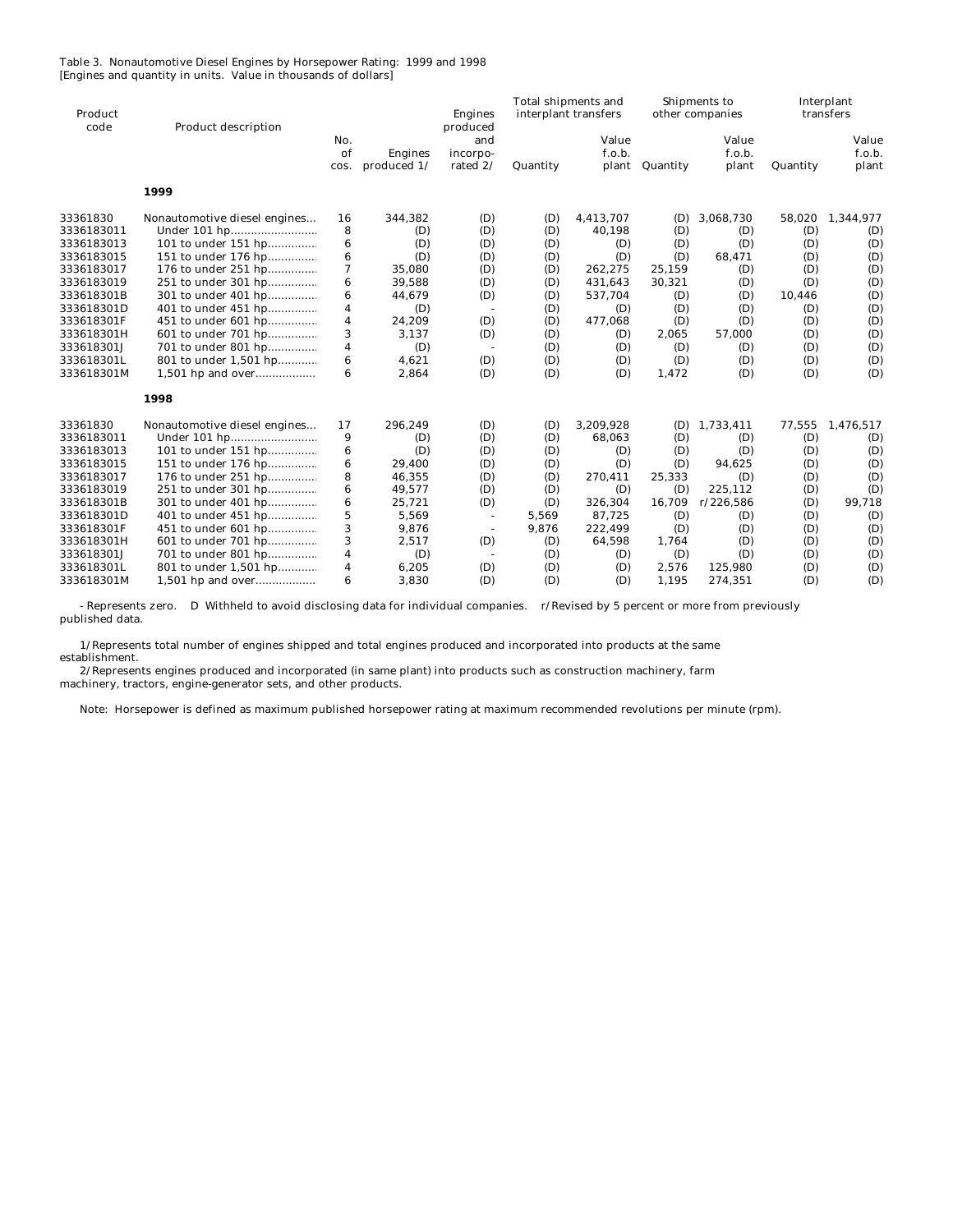Table 4. Automotive Diesel Engines by Horsepower Rating: 1999 and 1998 [Engines in units. Value in thousands of dollars]

| Product<br>code | <b>Product description</b> |      |              | 1999      |              | 1998        |  |
|-----------------|----------------------------|------|--------------|-----------|--------------|-------------|--|
|                 |                            | COS. | Engines $1/$ | Value 2/  | Engines $1/$ | Value 2/    |  |
| 33361850        | Automotive diesel engines  |      | 926.791      | 7.174.825 | 850,879      | 6,780,373   |  |
| 3336185011      |                            | 8    | (D)          | (D)       | (D)          | (D)         |  |
| 3336185013      | 226 to under 251 hp        | 6    | (D)          | (D)       | (D)          | (D)         |  |
| 3336185015      |                            |      | (D)          | (D)       | r/306.364    | r/3,912,861 |  |
|                 |                            |      |              |           |              |             |  |

D Withheld to avoid disclosing data for individual companies. r/Revised by 5 percent or more from previously published data.

1/Represents total number of engines shipped, including interplant transfers.

2/Represents value of all engines shipped, including interplant transfers.

 Note: Horsepower is defined as maximum published horsepower rating at maximum recommended revolutions per minute (rpm).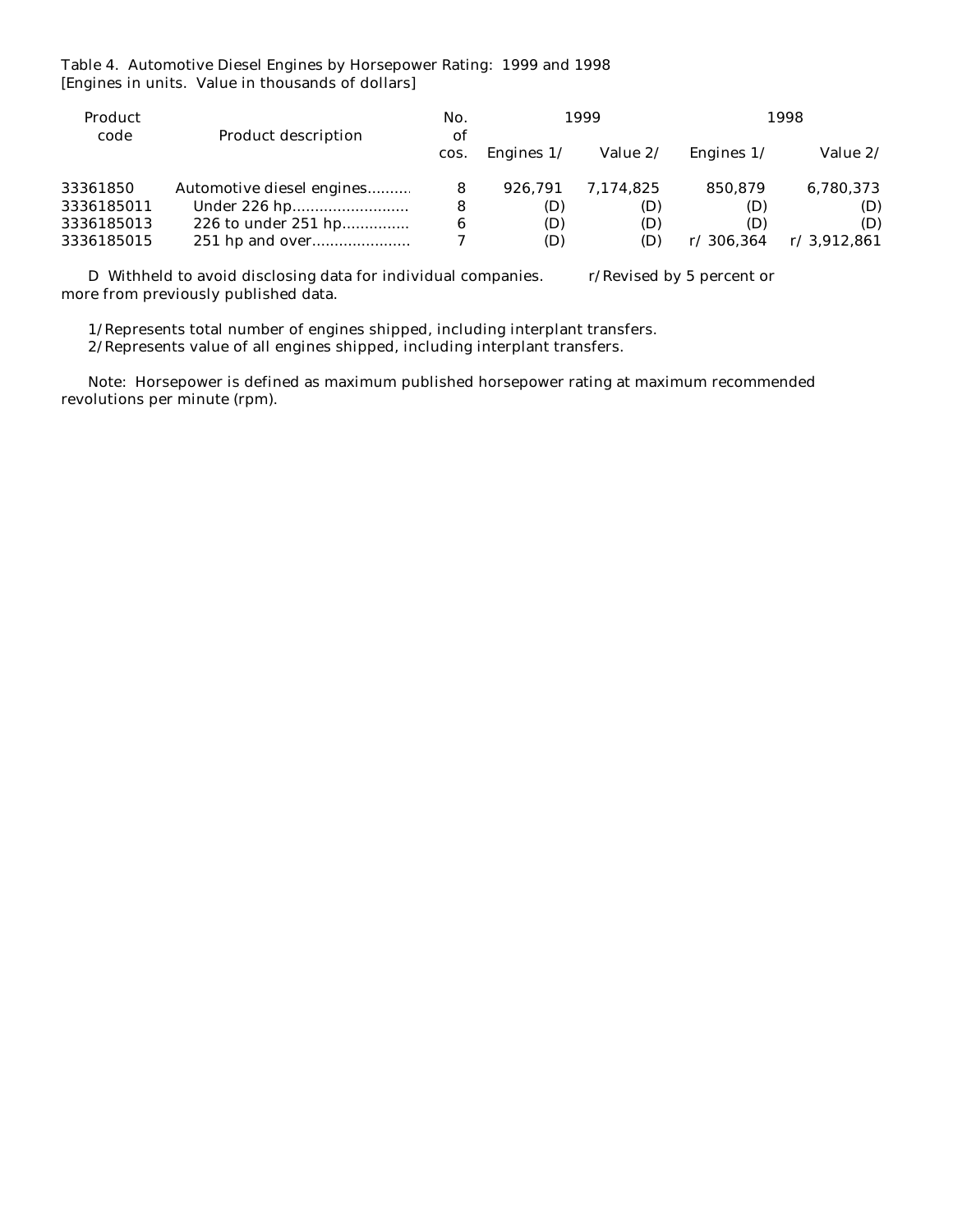Table 5. Gas Engines (Except Automotive) by Horsepower Rating: 1999 and 1998 [Engines and quantity in units. Value in thousands of dollars]

| Product    |                            |                   | <b>Total shipments</b><br>including<br>interplant transfers |          |                          |                                                 |  |  |  |
|------------|----------------------------|-------------------|-------------------------------------------------------------|----------|--------------------------|-------------------------------------------------|--|--|--|
| code       | <b>Product description</b> | No.<br>of<br>cos. | <b>Engines</b><br>produced 1/                               | Quantity | Value<br>f.o.b.<br>plant | Engines<br>produced<br>and incor-<br>porated 2/ |  |  |  |
|            | 1999                       |                   |                                                             |          |                          |                                                 |  |  |  |
| 33361890   | Natural gas and liquefied  |                   |                                                             |          |                          |                                                 |  |  |  |
|            | petroleum gas engines      | 11                | 16,493                                                      | (D)      | 484,592                  | (D)                                             |  |  |  |
| 3336189011 |                            | 10                | (D)                                                         | (D)      | (D)                      | (D)                                             |  |  |  |
| 3336189013 |                            | 5                 | (D)                                                         | (D)      | (D)                      |                                                 |  |  |  |
|            | 1998                       |                   |                                                             |          |                          |                                                 |  |  |  |
| 33361890   | Natural gas and liquefied  |                   |                                                             |          |                          |                                                 |  |  |  |
|            | petroleum gas engines      | 12                | 23,724                                                      | (D)      | 458,446                  | (D)                                             |  |  |  |
| 3336189011 |                            | 11                | (D)                                                         | (D)      | (D)                      | (D)                                             |  |  |  |
| 3336189013 |                            | 5                 | (D)                                                         | (D)      | (D)                      |                                                 |  |  |  |

- Represents zero. D Withheld to avoid disclosing data for individual companies.

 1/Represents total number of engines shipped and total engines produced and incorporated into products at the same establishment.

 2/Represents engines produced and incorporated (in same plant) into products such as construction machinery, farm machinery, tractors, engine-generator sets, and other products.

 Note: Horsepower is defined as maximum published horsepower rating at maximum recommended revolutions per minute (rpm).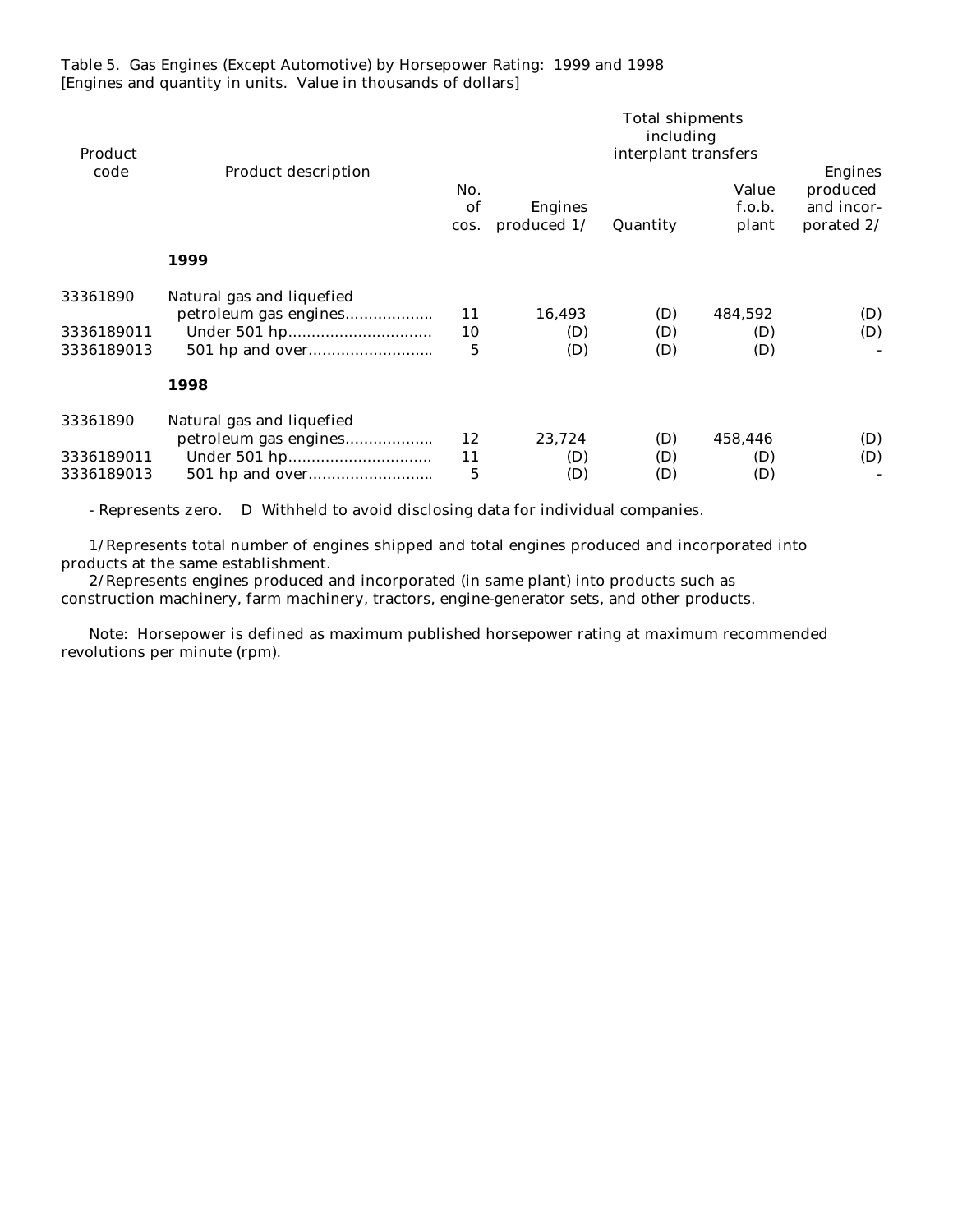### Table 6. Engines Produced by Piston Displacement and Fuel System: 1999 and 1998

| <b>Piston displacement</b> | 1999       | 1998       |  |
|----------------------------|------------|------------|--|
|                            | 27.052.108 | 27.401.338 |  |
|                            | 25.780.935 | 26.254.210 |  |
|                            | (D)        | (D)        |  |
|                            | (D)        | (D)        |  |
|                            | 344.382    | 296.249    |  |
|                            | (D)        | (D)        |  |
|                            | (D)        | 38.517     |  |
|                            | 216.311    | (D)        |  |
|                            | 926.791    | 850,879    |  |
|                            | (D)        | (D)        |  |
|                            | (D)        | (D)        |  |

 cc Cubic centimeters. D Withheld to avoid disclosing data for individual companies.

## Table 7. Engines Produced (Except Outboard, Automotive, and Aircraft) by Type of Engine and End Application: 1999 and 1998

| End application                           |            | <b>Gasoline engines</b> | <b>Nonautomotive</b><br>diesel engines |         |  |
|-------------------------------------------|------------|-------------------------|----------------------------------------|---------|--|
|                                           | 1999       | 1998                    | 1999                                   | 1998    |  |
|                                           | 25.780.935 | 26.254.210              | 344.382                                | 296,249 |  |
| Oilfield and petroleum-related generating |            |                         |                                        |         |  |
|                                           |            |                         | (D)                                    | (D)     |  |
|                                           | (D)        | (D)                     | 43,774                                 | 35,081  |  |
|                                           | (D)        | (D)                     | (D)                                    | (D)     |  |
|                                           | (D)        | (D)                     | (D)                                    | (D)     |  |
| Off-highway mobile construction equipment | 37,421     | 41,713                  | 131,972                                | 136,981 |  |
|                                           | (D)        | (D)                     | 14.774                                 | 13,941  |  |
|                                           |            |                         | 2.372                                  | 2,306   |  |
|                                           | 2,552,806  | 2,949,163               |                                        |         |  |
|                                           | (D)        | (D)                     |                                        |         |  |
| Lawn, home, and recreational equipment    | 17,050,892 | 17,490,849              |                                        |         |  |
|                                           | (D)        | 1,853,773               | (D)                                    | 42.495  |  |

- Represents zero. D Withheld to avoid disclosing data for individual companies.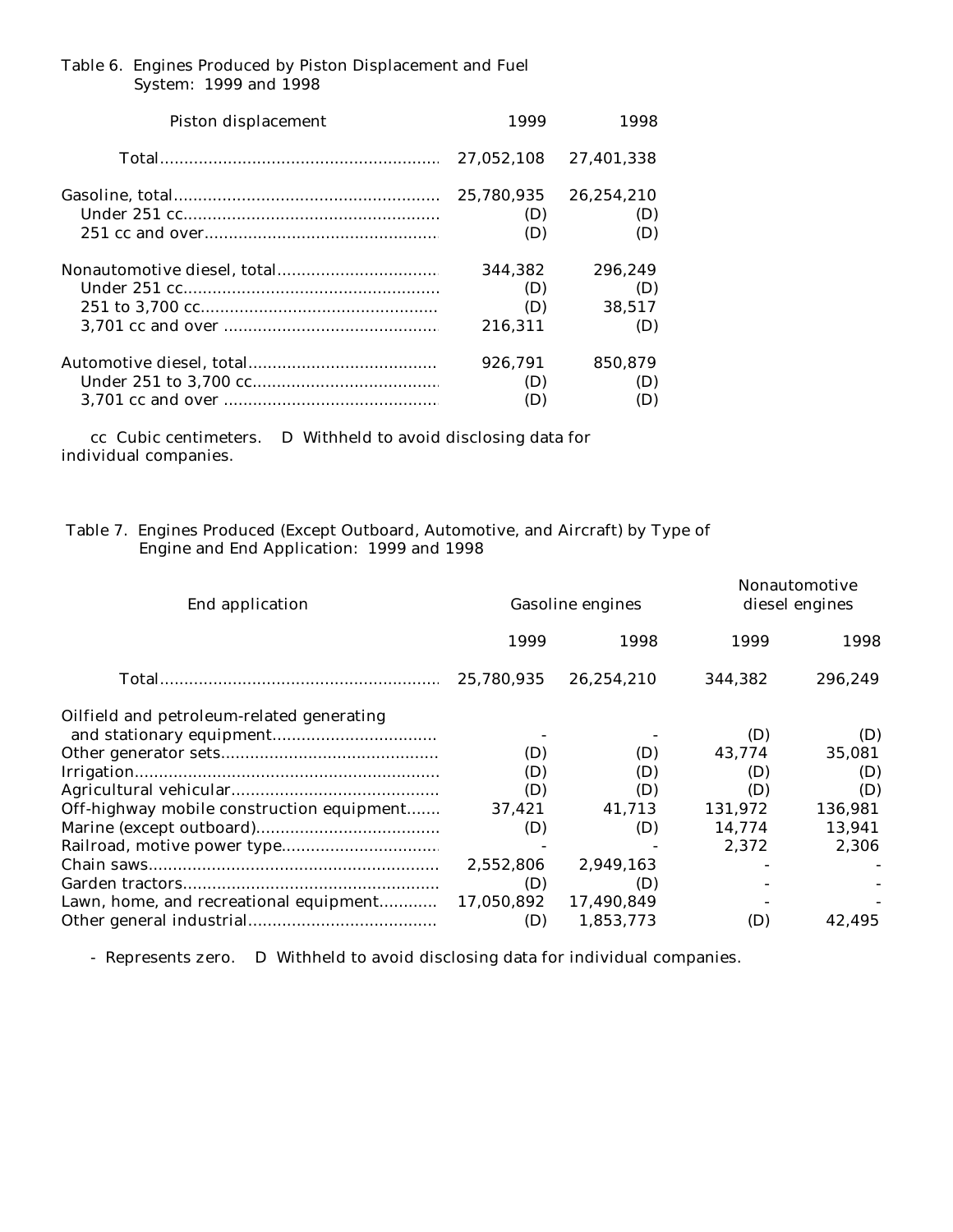Table 8. Production, Exports, and Imports of Internal Combustion Engines: 1999 and 1998 [Quantity in units. Value in thousands of dollars]

|         |                              | <b>Exports of</b> |                        |           |                |                |           |  |
|---------|------------------------------|-------------------|------------------------|-----------|----------------|----------------|-----------|--|
|         |                              | Manufacturers'    |                        |           | domestic       | Imports for    |           |  |
| Product |                              |                   | production<br>Value of |           | merchandise 2/ | consumption 3/ |           |  |
| code    | <b>Product description</b>   |                   | shipments              |           |                |                |           |  |
|         |                              |                   | f.o.b.                 |           | Value          |                |           |  |
|         |                              | Quantity          | plant $1/$             | Quantity  | at port        | Quantity       | Value     |  |
|         | 1999                         |                   |                        |           |                |                |           |  |
|         |                              | 27,068,601        | 15,221,571             | 2,385,395 | 2,840,353      | 4,967,997      | 3,022,982 |  |
| 3336185 | Automotive diesel engines    | 926.791           | 7,174,825              | 94,500    | 911.263        | 37.467         | 199,975   |  |
| 3336183 | Nonautomotive diesel engines | 344,382           | 4,413,707              | 102,034   | 1,523,453      | 463,898        | 1,163,568 |  |
| 3336181 |                              | 25,780,935        | 3,148,447              | 2,187,050 | 357,733        | 4,271,788      | 1,621,229 |  |
| 3336189 | Gas and liquefied petroleum  |                   |                        |           |                |                |           |  |
|         |                              | 16,493            | 484,592                | 1,811     | 47,904         | 194,844        | 38,210    |  |
|         | 1998                         |                   |                        |           |                |                |           |  |
|         |                              | 27,425,062        | 13,219,028             | 2,061,851 | 2,590,940      | 2,571,759      | 2,002,966 |  |
| 3336185 | Automotive diesel engines    | 850,879           | 6,780,373              | 81,260    | 815,651        | 18,721         | 143,697   |  |
| 3336183 | Nonautomotive diesel engines | 296,249           | 3,209,928              | 102,767   | 1,390,782      | 339,928        | 885,494   |  |
| 3336181 |                              | 26,254,210        | 2,770,281              | 1,873,972 | 314,703        | 2,169,196      | 948,768   |  |
| 3336189 | Gas and liquefied petroleum  |                   |                        |           |                |                |           |  |
|         |                              | 23,724            | 458,446                | 3,852     | 69,804         | 43,914         | 25,007    |  |
|         |                              |                   |                        |           |                |                |           |  |

1/Value of shipments f.o.b. plant of production; quantities shipped as engines, including interplant transfers.

2/Source: Census Bureau report EM 545, U.S. Exports

 3/Source: Census Bureau report IM 145, U.S. General Imports. These data include both import value and duty value.